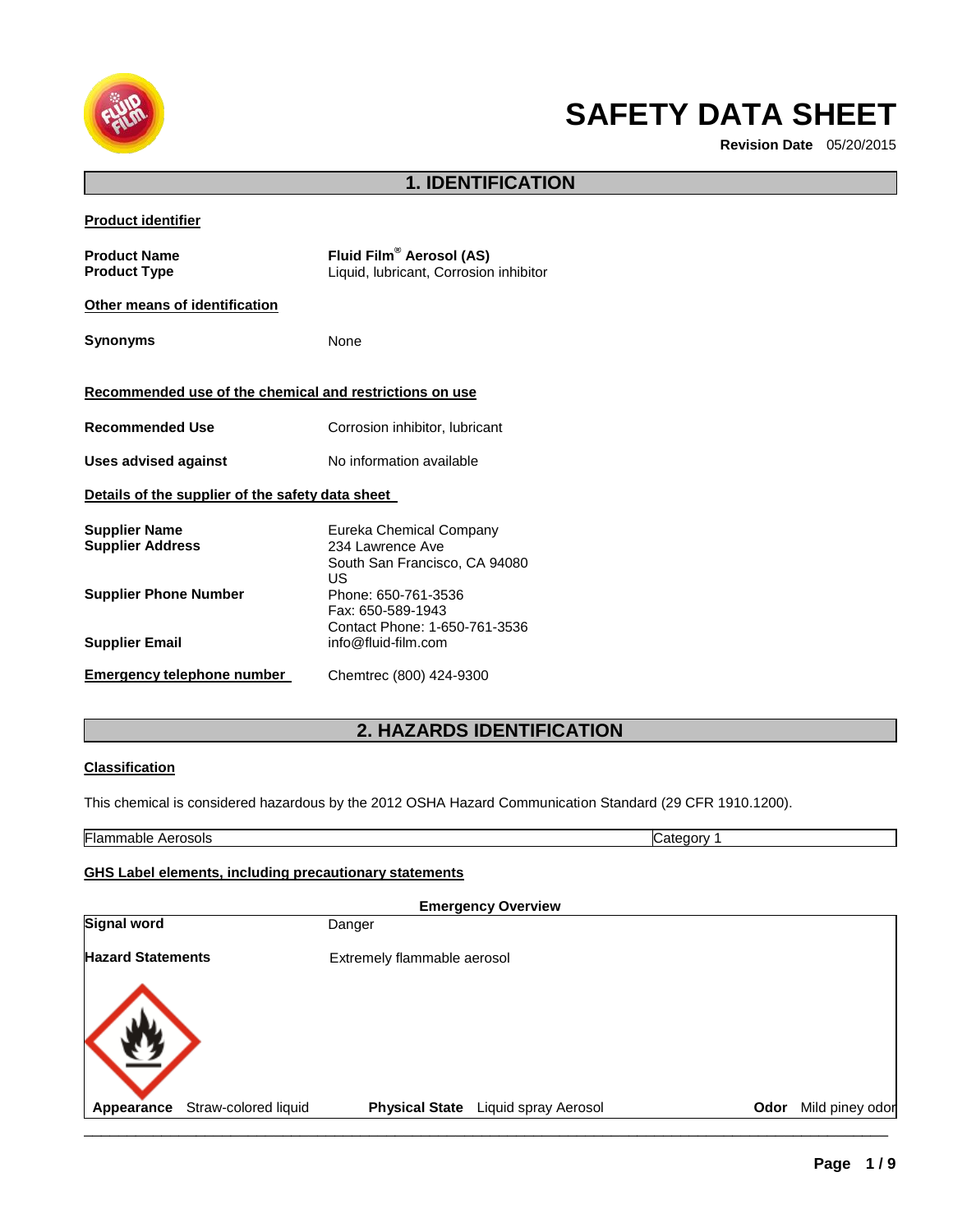#### **Precautionary Statements - Prevention**

Obtain special instructions before use. Do not handle until all safety precautions have been read and understood. Use personal protective equipment as required. Keep away from heat/sparks/open flames/hot surfaces. - No smoking. Pressurized container: Do not pierce or burn, even after use. Do not spray on an open flame or other ignition source.

#### **Precautionary Statements - Response**

IF exposed or concerned: Get medical advice/attention

#### **Precautionary Statements - Storage**

Protect from sunlight. Do not expose to temperatures exceeding 50°C/122°F

#### **Precautionary Statements - Disposal**

Product should be disposed of via authorized waste disposal contractors in accordance with all local and national regulations.

\_\_\_\_\_\_\_\_\_\_\_\_\_\_\_\_\_\_\_\_\_\_\_\_\_\_\_\_\_\_\_\_\_\_\_\_\_\_\_\_\_\_\_\_\_\_\_\_\_\_\_\_\_\_\_\_\_\_\_\_\_\_\_\_\_\_\_\_\_\_\_\_\_\_\_\_\_\_\_\_\_\_\_\_\_\_\_\_\_\_\_\_\_

#### **Hazards not otherwise classified (HNOC)**

Not applicable

**Unknown Toxicity** No information available.

#### **Other information**

No information available.

#### **Interactions with Other Chemicals**

No information available.

### **3. COMPOSITION/INFORMATION ON INGREDIENTS**

| <b>Chemical Name</b>                                 | <b>CAS No</b> | Weight-%  | <b>Trade Secret</b> |
|------------------------------------------------------|---------------|-----------|---------------------|
| Refined petroleum oil, hydrotreated heavy paraffinic | 64742-54-7    | $40 - 80$ |                     |
| Petroleum gases, liquified, sweetened                | 68476-86-8    | 25 - ا    |                     |
| Calcium petroleum sulfonate                          | 61789-86-4    | 1 - 10    |                     |

The exact percentage (concentration) of composition has been withheld as a trade secret

# **4. FIRST AID MEASURES**

#### **First aid measures**

| <b>General Advice</b> | Show this safety data sheet to the doctor in attendance.                                                                                                                                                                                               |
|-----------------------|--------------------------------------------------------------------------------------------------------------------------------------------------------------------------------------------------------------------------------------------------------|
| <b>Eye Contact</b>    | Rinse thoroughly with plenty of water for at least 15 minutes, also under the<br>eyelids. If symptoms persist, call a physician.                                                                                                                       |
| <b>Skin Contact</b>   | Wipe excess material from the skin with a cloth, followed by washing with soap<br>and water. A waterless skin cleanser is beneficial in removing the material from<br>the skin. In the case of skin irritation or allergic reactions, see a physician. |
| <b>Inhalation</b>     | If respiratory symptoms develop, remove to fresh air. If symptoms persist, call a<br>physician.                                                                                                                                                        |
| Ingestion             | Do NOT induce vomiting. Drink plenty of water. If symptoms persist, call a<br>physician.                                                                                                                                                               |
|                       | Self-protection of the first aider Ensure that medical personnel are aware of the material(s) involved.                                                                                                                                                |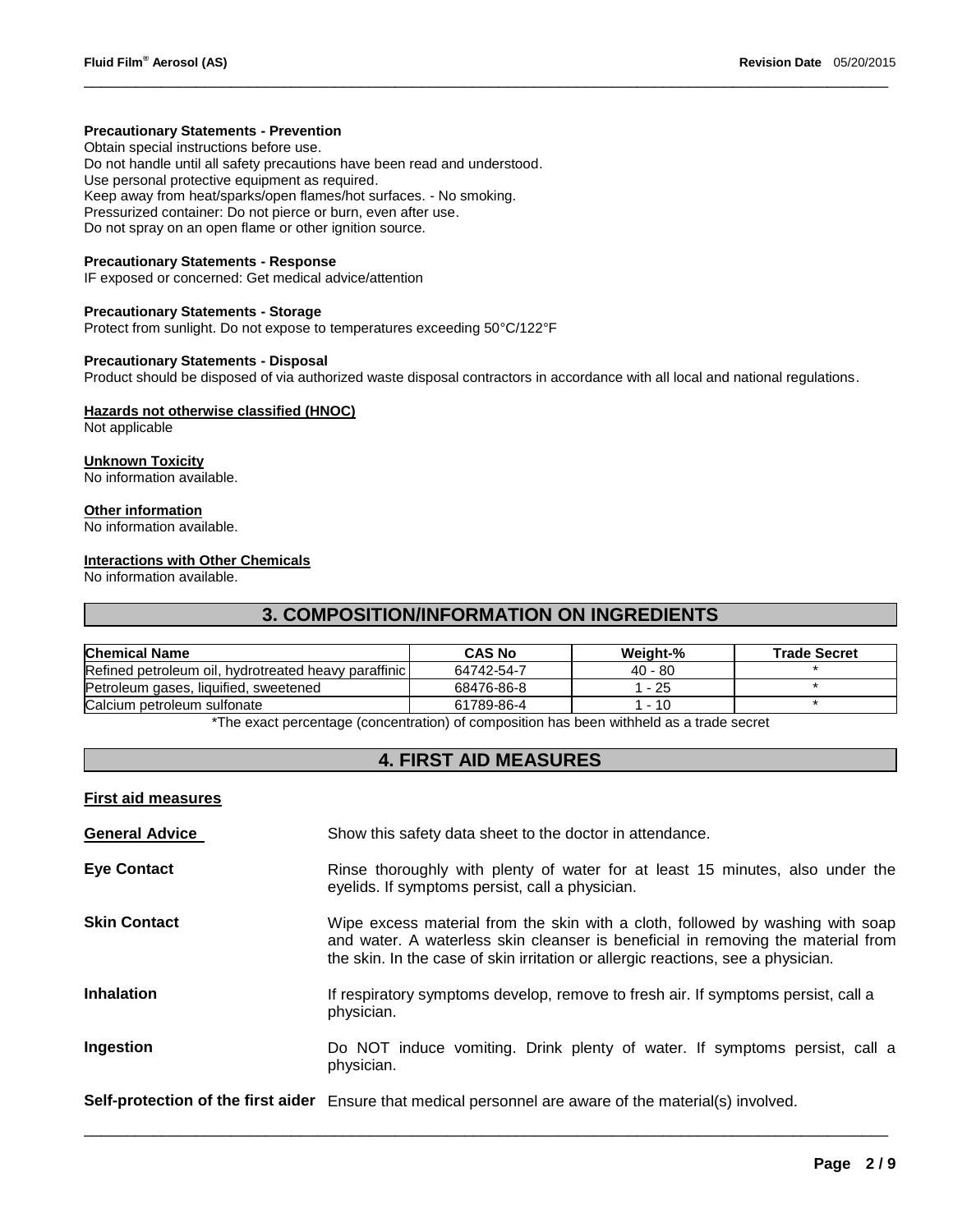#### **Most important symptoms and effects, both acute and delayed**

**Most Important Symptoms and**  No information available. **Effects** 

#### **Indication of any immediate medical attention and special treatment needed**

**Notes to Physician**  Treat symptomatically.

# **5. FIRE-FIGHTING MEASURES**

\_\_\_\_\_\_\_\_\_\_\_\_\_\_\_\_\_\_\_\_\_\_\_\_\_\_\_\_\_\_\_\_\_\_\_\_\_\_\_\_\_\_\_\_\_\_\_\_\_\_\_\_\_\_\_\_\_\_\_\_\_\_\_\_\_\_\_\_\_\_\_\_\_\_\_\_\_\_\_\_\_\_\_\_\_\_\_\_\_\_\_\_\_

#### **Suitable Extinguishing Media**

Dry chemical. Carbon dioxide (CO2). Foam.

#### **Unsuitable Extinguishing Media**

DO NOT EXTINGUISH A LEAKING GAS FIRE UNLESS LEAK CAN BE STOPPED.

#### **Specific Hazards Arising from the Chemical**

Some may burn but none ignite readily. Ruptured cylinders may rocket.

**Uniform Fire Code Aerosols: Level III** 

#### **Hazardous Combustion Products** Carbon oxides.

#### **Explosion Data Sensitivity to Mechanical Impact** No.

#### **Sensitivity to Static Discharge Wes.**

#### **Protective equipment and precautions for firefighters**

Move containers from fire area if you can do it without risk. Damaged cylinders should be handled only by specialists.

### **6. ACCIDENTAL RELEASE MEASURES**

### **Personal precautions, protective equipment and emergency procedures**

- **Personal Precautions Stop leak if you can do it without risk.**
- **Other Information Ventilate the area.**
- **Environmental Precautions**
- **Environmental Precautions** Prevent entry into waterways, sewers, basements or confined areas.

#### **Methods and material for containment and cleaning up**

**Methods for Containment** Prevent further leakage or spillage if safe to do so.

**Methods for cleaning up** Soak up with inert absorbent material. Pick up and transfer to properly labeled containers.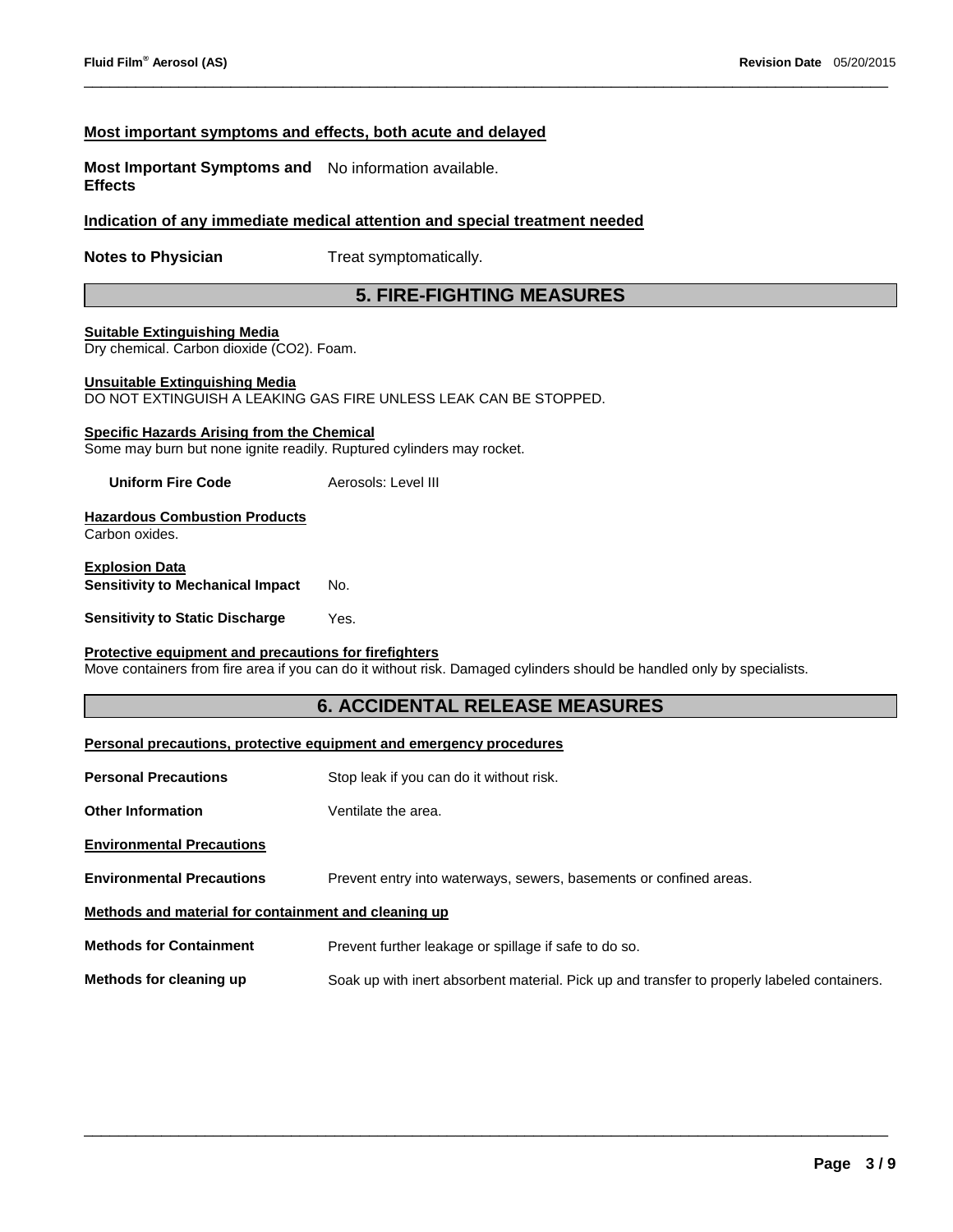# **7. HANDLING AND STORAGE**

\_\_\_\_\_\_\_\_\_\_\_\_\_\_\_\_\_\_\_\_\_\_\_\_\_\_\_\_\_\_\_\_\_\_\_\_\_\_\_\_\_\_\_\_\_\_\_\_\_\_\_\_\_\_\_\_\_\_\_\_\_\_\_\_\_\_\_\_\_\_\_\_\_\_\_\_\_\_\_\_\_\_\_\_\_\_\_\_\_\_\_\_\_

#### **Precautions for safe handling**

# Handling **Handle in accordance with good industrial hygiene and safety practice. Do not puncture or** incinerate cans. Contents under pressure. Avoid breathing vapors or mists. Avoid contact with eyes. Keep away from open flames, hot surfaces and sources of ignition. **Conditions for safe storage, including any incompatibilities Storage** Keep containers tightly closed in a dry, cool and well-ventilated place. Protect from sunlight. Keep away from heat, sparks, flame and other sources of ignition (i.e., pilot lights, electric motors and static electricity). Keep in properly labeled containers. Do not store near combustible materials. Keep in an area equipped with sprinklers. **Incompatible Products None known based on information supplied.**

# **8. EXPOSURE CONTROLS/PERSONAL PROTECTION**

#### **Control parameters**

#### **Exposure Guidelines**

| <b>Chemical Name</b>                                                                                                                                     | <b>ACGIH TLV</b>                                                              | <b>OSHA PEL</b>                         | <b>NIOSH IDLH</b>                                                                                                                                                                     |
|----------------------------------------------------------------------------------------------------------------------------------------------------------|-------------------------------------------------------------------------------|-----------------------------------------|---------------------------------------------------------------------------------------------------------------------------------------------------------------------------------------|
| Refined petroleum oil, hydrotreated heavy                                                                                                                | TWA: 5 mg/m <sup>3</sup> , as oil mist,                                       | TWA: 5 mg/m <sup>3</sup> , as oil mist, |                                                                                                                                                                                       |
| paraffinic                                                                                                                                               | mineral                                                                       | mineral                                 |                                                                                                                                                                                       |
| 64742-54-7                                                                                                                                               | STEL: TWA: 10 mg/m <sup>3</sup> , as oil                                      |                                         |                                                                                                                                                                                       |
|                                                                                                                                                          | mist, mineral                                                                 |                                         |                                                                                                                                                                                       |
| ACGIH TLV: American Conference of Governmental Industrial Hygienists - Threshold Limit Value OSHA PEL: Occupational Safety and Health                    |                                                                               |                                         |                                                                                                                                                                                       |
| Administration - Permissible Exposure Limits NIOSH IDLH Immediately Dangerous to Life or Health                                                          |                                                                               |                                         |                                                                                                                                                                                       |
| <b>Other Exposure Guidelines</b>                                                                                                                         | 962 (11th Cir., 1992) See section 15 for national exposure control parameters |                                         | Vacated limits revoked by the Court of Appeals decision in AFL-CIO v. OSHA, 965 F.2d                                                                                                  |
| Appropriate engineering controls                                                                                                                         |                                                                               |                                         |                                                                                                                                                                                       |
| <b>Engineering Measures</b>                                                                                                                              | Showers<br>Eyewash stations<br>Ventilation systems                            |                                         |                                                                                                                                                                                       |
| Individual protection measures, such as personal protective equipment<br>No special protective equipment required. Use chemical eye goggles in tanks and |                                                                               |                                         |                                                                                                                                                                                       |
| <b>Eye/Face Protection</b>                                                                                                                               | confined spaces.                                                              |                                         |                                                                                                                                                                                       |
| <b>Skin and Body Protection</b>                                                                                                                          | Wear protective gloves and protective clothing.                               |                                         |                                                                                                                                                                                       |
| <b>Respiratory Protection</b>                                                                                                                            | or irritation is experienced, ventilation and evacuation may be required.     |                                         | No protective equipment is needed under normal use conditions. Use approved respirator<br>with organic vapor cartridges in tanks and confined spaces. If exposure limits are exceeded |
| <b>Hygiene Measures</b>                                                                                                                                  | the product.                                                                  |                                         | Handle in accordance with good industrial hygiene and safety practice. Do not eat, drink or<br>smoke when using this product. Wash hands before breaks and immediately after handling |

# **9. PHYSICAL AND CHEMICAL PROPERTIES**

\_\_\_\_\_\_\_\_\_\_\_\_\_\_\_\_\_\_\_\_\_\_\_\_\_\_\_\_\_\_\_\_\_\_\_\_\_\_\_\_\_\_\_\_\_\_\_\_\_\_\_\_\_\_\_\_\_\_\_\_\_\_\_\_\_\_\_\_\_\_\_\_\_\_\_\_\_\_\_\_\_\_\_\_\_\_\_\_\_\_\_\_\_

#### **Physical and Chemical Properties**

**Physical State Liquid spray Aerosol**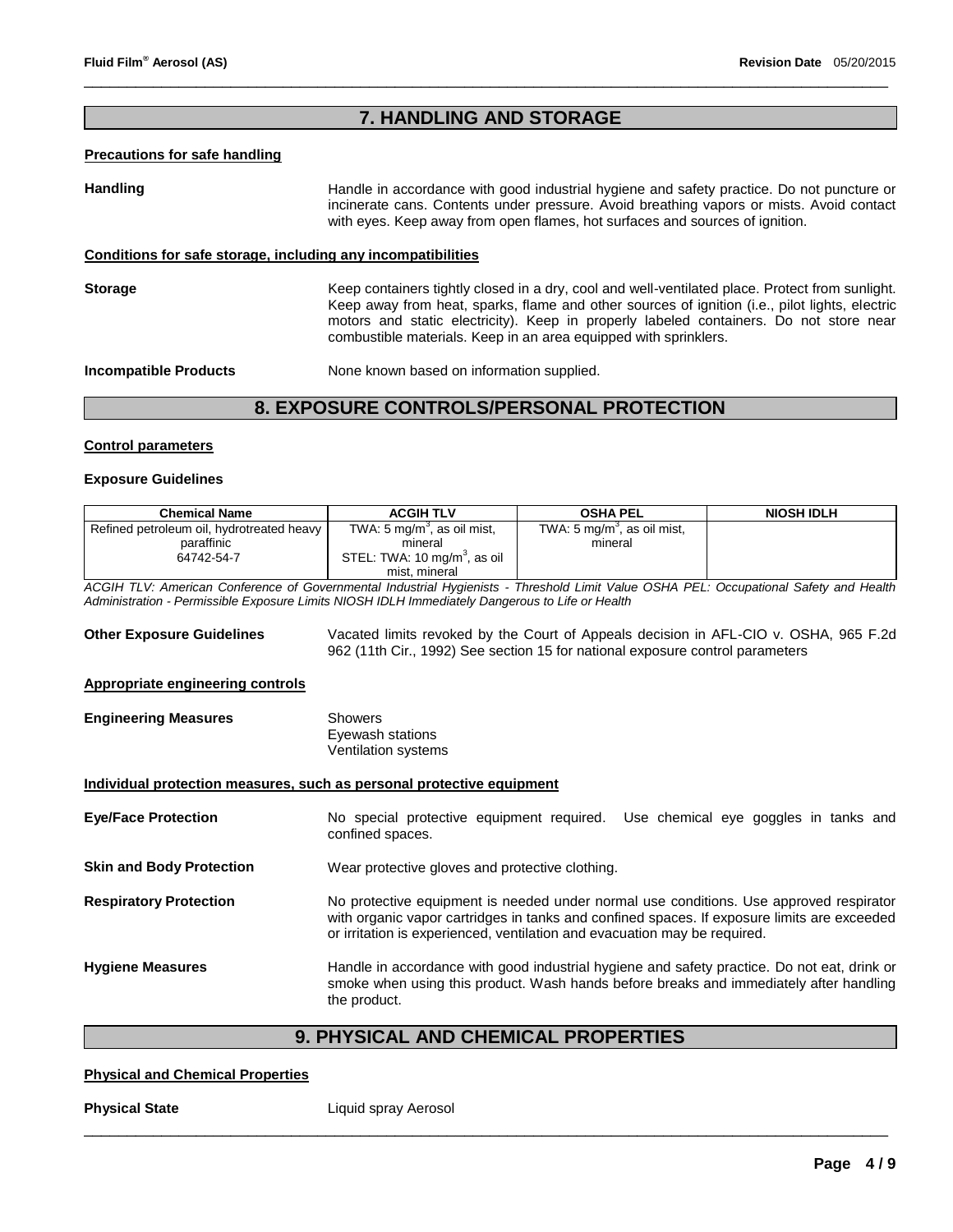| Appearance                                              | Amber                           | Odor                  | Mild piney odor          |
|---------------------------------------------------------|---------------------------------|-----------------------|--------------------------|
| Color                                                   | Straw-colored                   | <b>Odor Threshold</b> | No information available |
| <b>Property</b>                                         | Values                          | Remarks/ Method       |                          |
| рH                                                      | 7.8                             | None known            |                          |
| <b>Melting / freezing point</b>                         | No data available               | None known            |                          |
| Boiling point / boiling range                           | No data available               | None known            |                          |
| <b>Flash Point</b>                                      | 207 C / 405 F (less propellant) | None known            |                          |
| <b>Evaporation Rate</b>                                 | No data available               | None known            |                          |
| Flammability (solid, gas)                               | No data available               | None known            |                          |
| <b>Flammability Limit in Air</b>                        |                                 |                       |                          |
| <b>Upper flammability limit</b>                         | No data available               |                       |                          |
| Lower flammability limit                                | No data available               |                       |                          |
| Vapor pressure                                          | No data available               | None known            |                          |
| Vapor density                                           | No data available               | None known            |                          |
| <b>Specific Gravity</b>                                 | 0.880 (less propellant)         | None known            |                          |
| <b>Water Solubility</b>                                 | Insoluble in water              | None known            |                          |
| Solubility in other solvents                            | No data available               | None known            |                          |
| Partition coefficient: n-octanol/waterNo data available |                                 | None known            |                          |
| <b>Autoignition temperature</b>                         | No data available               | None known            |                          |
| <b>Decomposition temperature</b>                        | No data available               | None known            |                          |
| <b>Kinematic viscosity</b>                              | No data available               | None known            |                          |
| <b>Dynamic viscosity</b>                                | No data available               | None known            |                          |
| <b>Explosive properties</b>                             | No data available               |                       |                          |
| <b>Oxidizing Properties</b>                             | No data available               |                       |                          |
| <b>Other Information</b>                                |                                 |                       |                          |
| <b>Softening Point</b>                                  | No data available               |                       |                          |
| <b>VOC Content (%)</b>                                  | < 25% (CARB 310)                |                       |                          |

No data available

\_\_\_\_\_\_\_\_\_\_\_\_\_\_\_\_\_\_\_\_\_\_\_\_\_\_\_\_\_\_\_\_\_\_\_\_\_\_\_\_\_\_\_\_\_\_\_\_\_\_\_\_\_\_\_\_\_\_\_\_\_\_\_\_\_\_\_\_\_\_\_\_\_\_\_\_\_\_\_\_\_\_\_\_\_\_\_\_\_\_\_\_\_

# **10. STABILITY AND REACTIVITY**

#### **Reactivity**

No data available.

#### **Chemical stability**

**Particle Size Distribution** 

Stable under recommended storage conditions.

**VOC Content**<br> **Particle Size**<br> **Particle Size**<br> **No data a** 

#### **Possibility of Hazardous Reactions**

None under normal processing.

#### **Hazardous Polymerization**

Hazardous polymerization does not occur.

#### **Conditions to avoid**

Heat, flames and sparks.

#### **Incompatible materials**

None known based on information supplied.

### **Hazardous Decomposition Products**

Carbon oxides.

# **11. TOXICOLOGICAL INFORMATION**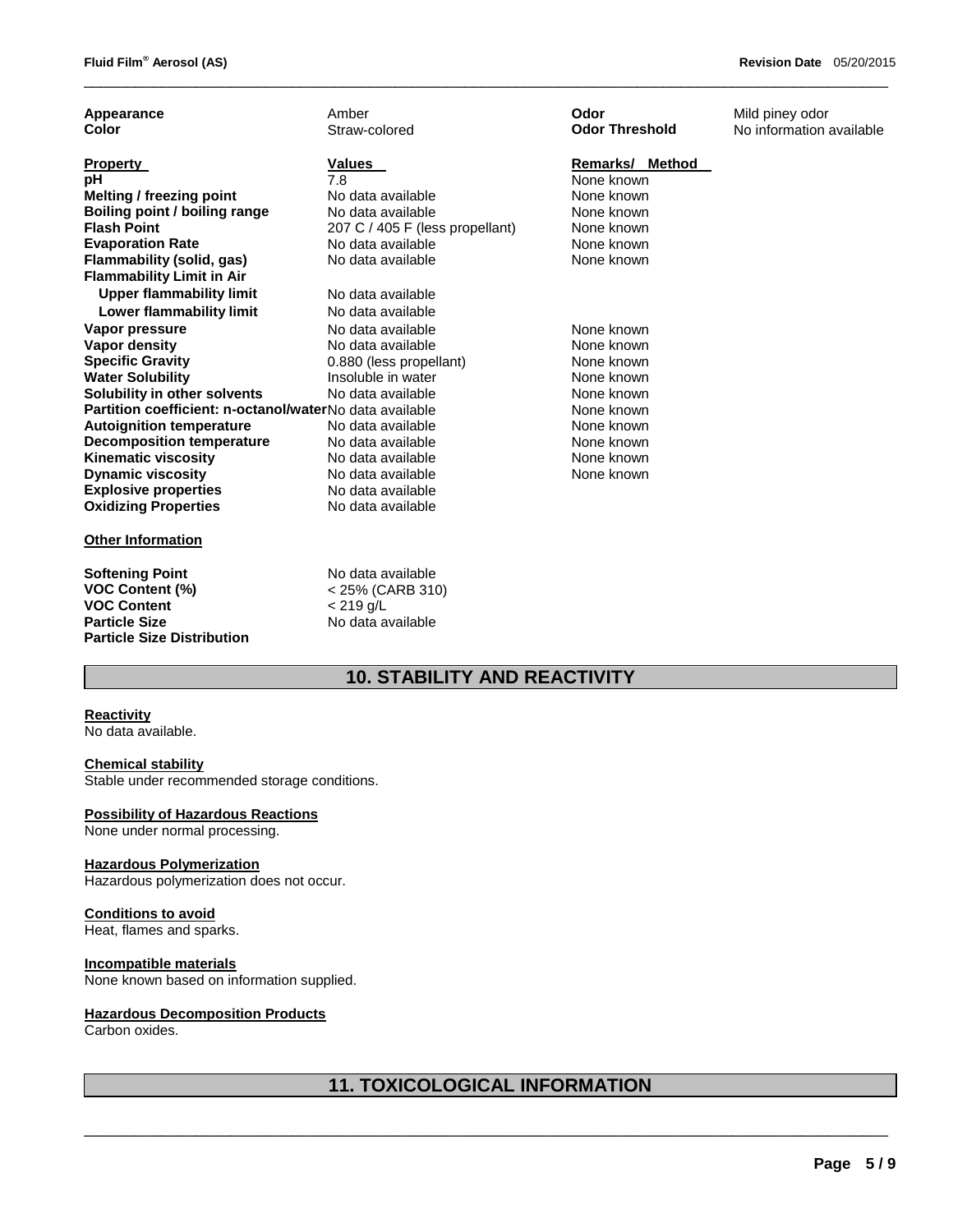#### **Information on likely routes of exposure**

| <b>Product Information</b> | Product does not present an acute toxicity hazard based on known or supplied information.<br>$\cdot$ |
|----------------------------|------------------------------------------------------------------------------------------------------|
| <b>Inhalation</b>          | Specific test data for the substance is not available.                                               |
| <b>Eye Contact</b>         | Minimally irritating.                                                                                |
| <b>Skin Contact</b>        | Prolonged contact could cause skin irritation.                                                       |
| Ingestion                  | > 5000 mg/kg (Rat)                                                                                   |

\_\_\_\_\_\_\_\_\_\_\_\_\_\_\_\_\_\_\_\_\_\_\_\_\_\_\_\_\_\_\_\_\_\_\_\_\_\_\_\_\_\_\_\_\_\_\_\_\_\_\_\_\_\_\_\_\_\_\_\_\_\_\_\_\_\_\_\_\_\_\_\_\_\_\_\_\_\_\_\_\_\_\_\_\_\_\_\_\_\_\_\_\_

#### **Component Information**

| <b>Chemical Name</b>        | Oral LD50           | <b>Dermal LD50</b>     | <b>Inhalation LC50</b> |
|-----------------------------|---------------------|------------------------|------------------------|
| Calcium petroleum sulfonate | - 5000 mg/kg<br>Rat | Rabbit<br>∙ 4000 mg/kg |                        |
| 61789-86-4                  |                     |                        |                        |

\_\_\_\_\_\_\_\_\_\_\_\_\_\_\_\_\_\_\_\_\_\_\_\_\_\_\_\_\_\_\_\_\_\_\_\_\_\_\_\_\_\_\_\_\_\_\_\_\_\_\_\_\_\_\_\_\_\_\_\_\_\_\_\_\_\_\_\_\_\_\_\_\_\_\_\_\_\_\_\_\_\_\_\_\_\_\_\_\_\_\_\_\_

#### **Information on toxicological effects**

| <b>Symptoms</b>                                                                            | No information available.                    |  |
|--------------------------------------------------------------------------------------------|----------------------------------------------|--|
| Delayed and immediate effects as well as chronic effects from short and long-term exposure |                                              |  |
| <b>Sensitization</b>                                                                       | No information available.                    |  |
| <b>Mutagenic Effects</b>                                                                   | There is no data available for this product. |  |
| Carcinogenicity                                                                            | Contains no known carcinogens.               |  |
| <b>Reproductive Toxicity</b>                                                               | No information available.                    |  |
| <b>STOT - single exposure</b>                                                              | No information available.                    |  |
| <b>STOT - repeated exposure</b>                                                            | No information available.                    |  |
| <b>Chronic Toxicity</b>                                                                    | No information available.                    |  |
| <b>Target Organ Effects</b>                                                                | No information available.                    |  |
| <b>Aspiration Hazard</b>                                                                   | No information available.                    |  |
|                                                                                            |                                              |  |

**Numerical measures of toxicity Product Information**

**The following values are calculated based on chapter 3.1 of the GHS document** Not applicable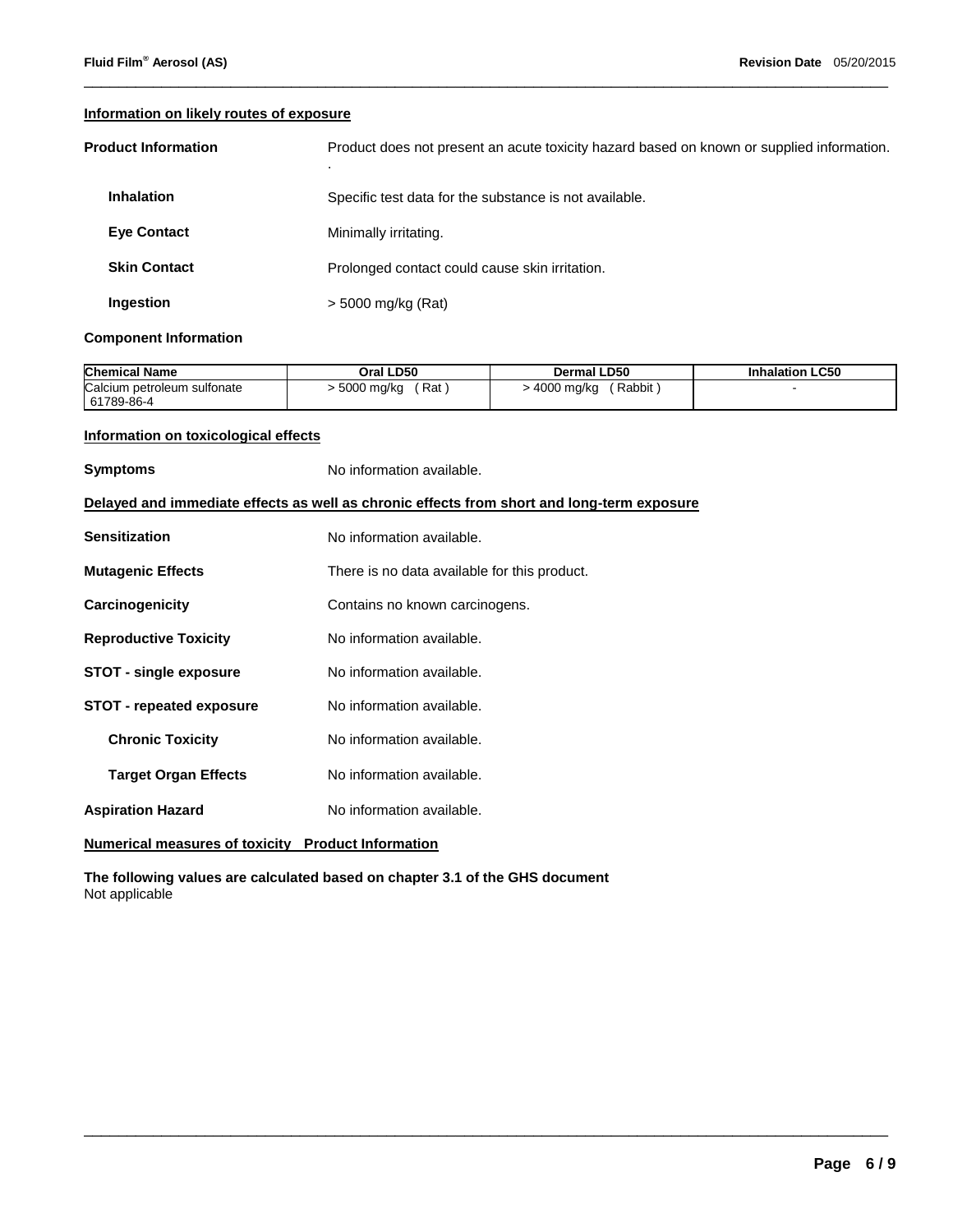# **12. ECOLOGICAL INFORMATION**

\_\_\_\_\_\_\_\_\_\_\_\_\_\_\_\_\_\_\_\_\_\_\_\_\_\_\_\_\_\_\_\_\_\_\_\_\_\_\_\_\_\_\_\_\_\_\_\_\_\_\_\_\_\_\_\_\_\_\_\_\_\_\_\_\_\_\_\_\_\_\_\_\_\_\_\_\_\_\_\_\_\_\_\_\_\_\_\_\_\_\_\_\_

#### **Ecotoxicity**

No information available.

#### **Persistence and Degradability**

No information available.

#### **Bioaccumulation**

No information available.

### **Other adverse effects**

No information available.

### **13. DISPOSAL CONSIDERATIONS**

#### **Waste treatment methods**

**Disposal methods** Product should be disposed of via authorized waste disposal contractors in accordance with all local and national regulations. Consult the appropriate state, regional, or local regulations for additional requirements.

#### **Contaminated Packaging** Dispose of contents/containers in accordance with local regulations.

# **14. TRANSPORT INFORMATION**

#### DOT

| <b>Proper Shipping Name</b>                      | <b>CONSUMER COMMODITY</b>        |
|--------------------------------------------------|----------------------------------|
| <b>Hazard Class</b>                              | ORM-D                            |
| <b>Description</b>                               | CONSUMER COMMODITY, ORM-D        |
| <b>Emergency Response Guide</b><br><b>Number</b> | 126                              |
| TDG                                              |                                  |
| UN-No.                                           | <b>UN1950</b>                    |
| <b>Proper Shipping Name</b>                      | <b>AEROSOLS</b>                  |
| <b>Hazard Class</b>                              | 2.1                              |
| <b>Description</b>                               | <b>UN1950, AEROSOLS, 2.1</b>     |
| <b>MEX</b>                                       |                                  |
| UN-No.                                           | UN1950                           |
| <b>Proper Shipping Name</b>                      | <b>AEROSOLS</b>                  |
| <b>Hazard Class</b>                              | 2.1                              |
| <b>Description</b>                               | <b>UN1950, AEROSOLS, 2.1</b>     |
| <b>ICAO</b>                                      |                                  |
| UN-No.                                           | UN1950                           |
| <b>Proper Shipping Name</b>                      | <b>AEROSOLS</b>                  |
| <b>Hazard Class</b>                              | 2.1                              |
| <b>Description</b>                               | <b>UN1950, AEROSOLS, 2.1</b>     |
| <b>IATA</b>                                      |                                  |
| UN-No.                                           | UN1950                           |
| <b>Proper Shipping Name</b>                      | AEROSOLS, FLAMMABLE              |
| <b>Hazard Class</b>                              | 2.1                              |
| <b>Description</b>                               | UN1950, AEROSOLS, FLAMMABLE, 2.1 |
|                                                  |                                  |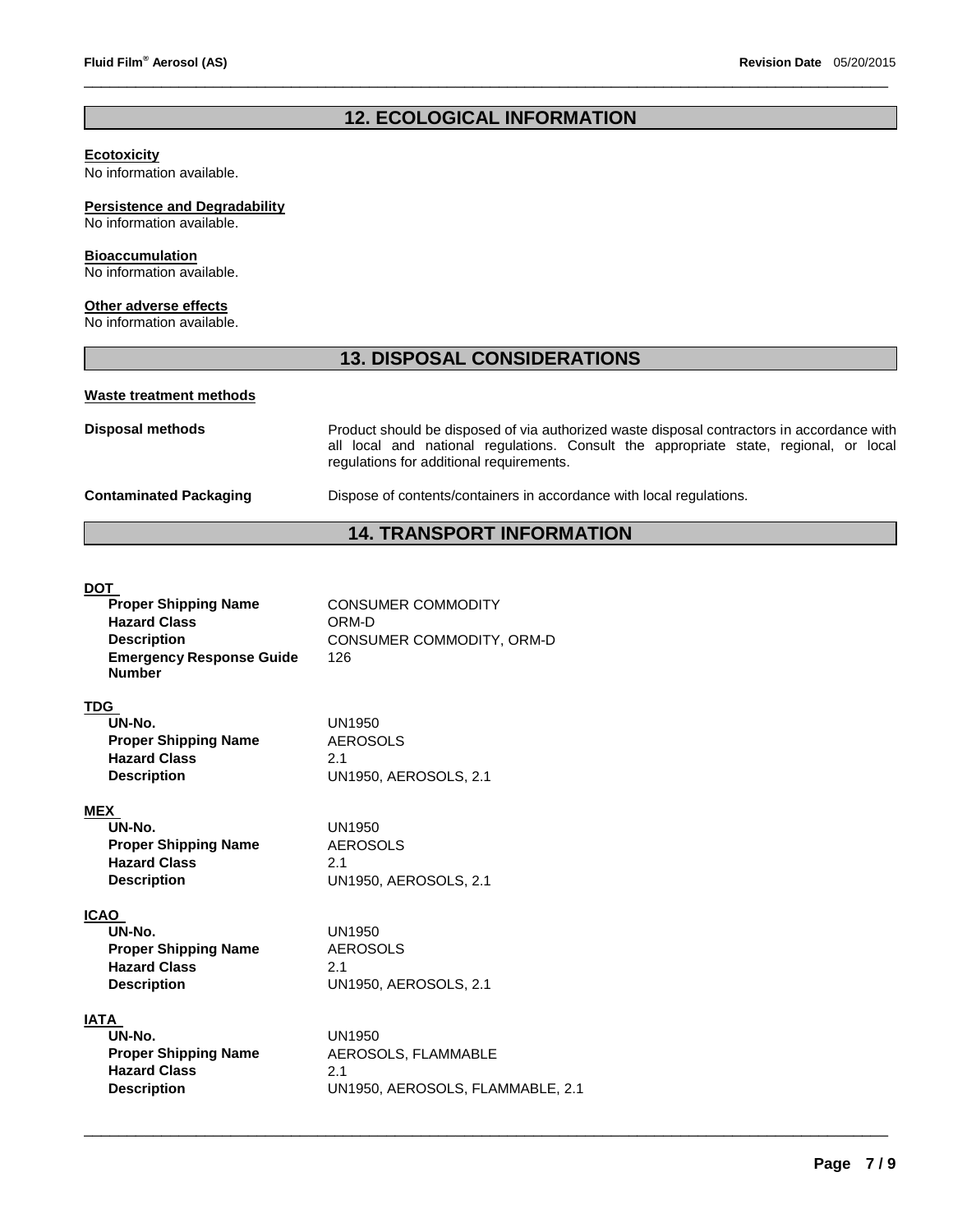| <b>IMDG/IMO</b><br>UN-No.<br><b>Proper Shipping Name</b><br><b>Hazard Class</b><br>EmS No.                                                                                                            | <b>UN1950</b><br><b>AEROSOLS</b><br>2.1<br>$F-D. S-U$                                                                                      |
|-------------------------------------------------------------------------------------------------------------------------------------------------------------------------------------------------------|--------------------------------------------------------------------------------------------------------------------------------------------|
| <b>Description</b>                                                                                                                                                                                    | UN1950, AEROSOLS, 2.1                                                                                                                      |
| <b>RID</b><br>UN-No.<br><b>Proper Shipping Name</b><br><b>Hazard Class</b><br><b>Classification code</b><br><b>Description</b>                                                                        | <b>UN1950</b><br><b>AEROSOLS</b><br>2.1<br>5F<br><b>UN1950, AEROSOLS, 2.1</b>                                                              |
| <b>ADR</b><br>UN-No.<br><b>Proper Shipping Name</b><br><b>Hazard Class</b><br><b>Classification code</b><br><b>Tunnel restriction code</b><br><b>Description</b>                                      | UN1950<br><b>AEROSOLS</b><br>2.1<br>5F<br>(D)<br><b>UN1950, AEROSOLS, 2.1</b>                                                              |
| ADN<br>UN-No.<br><b>Proper Shipping Name</b><br><b>Hazard Class</b><br><b>Classification code</b><br><b>Special Provisions</b><br><b>Description</b><br><b>Limited Quantity</b><br><b>Ventilation</b> | <b>UN1950</b><br><b>AEROSOLS</b><br>2.1<br>5F<br>190, 327, 344, 625<br><b>UN1950, AEROSOLS, 2.1</b><br>1 <sub>L</sub><br><b>VE01, VE04</b> |

\_\_\_\_\_\_\_\_\_\_\_\_\_\_\_\_\_\_\_\_\_\_\_\_\_\_\_\_\_\_\_\_\_\_\_\_\_\_\_\_\_\_\_\_\_\_\_\_\_\_\_\_\_\_\_\_\_\_\_\_\_\_\_\_\_\_\_\_\_\_\_\_\_\_\_\_\_\_\_\_\_\_\_\_\_\_\_\_\_\_\_\_\_

# **15. REGULATORY INFORMATION**

#### **International Inventories**

TSCA Complies DSL DSL All components are listed either on the DSL or NDSL.

**TSCA** - United States Toxic Substances Control Act Section 8(b) Inventory **DSL/NDSL** - Canadian Domestic Substances List/Non-Domestic Substances List

#### **US Federal Regulations**

# **SARA 313**

Section 313 of Title III of the Superfund Amendments and Reauthorization Act of 1986 (SARA). This product does not contain any chemical or chemicals which are subject to the reporting requirements of the Act and Title 40 of the Code of Federal Regulations, Part 372.

#### **SARA 311/312 Hazard Categories**

| <b>Acute Health Hazard</b>        | Nο   |
|-----------------------------------|------|
| <b>Chronic Health Hazard</b>      | N٥   |
| <b>Fire Hazard</b>                | Yes. |
| Sudden release of pressure hazard | Yes. |
| <b>Reactive Hazard</b>            | N٥   |

#### **VOC Regulations**

This product complies with the consumer product VOC limits of CARB, the US EPA and states adopting the OTC VOC rules.